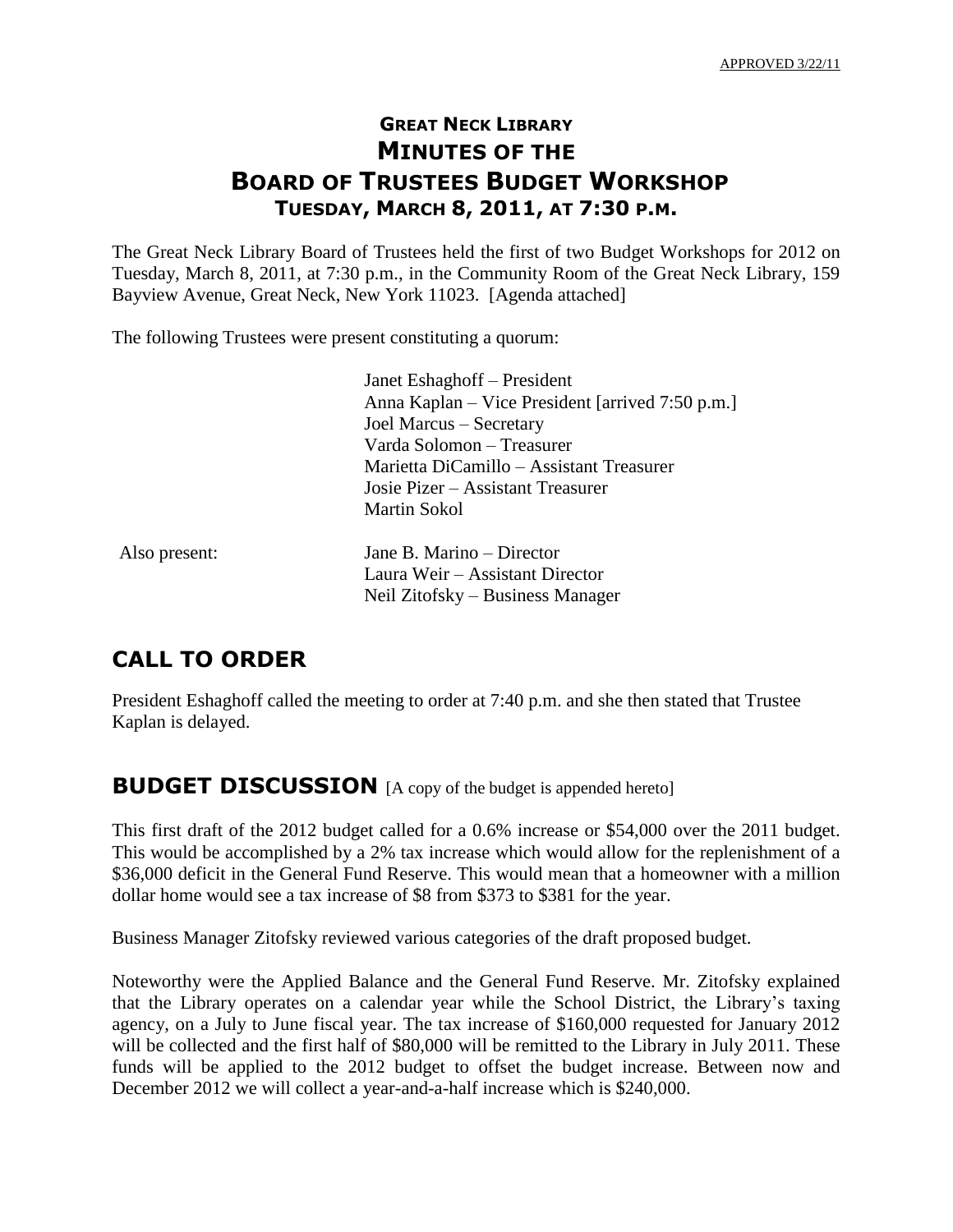The Board needs to address what is to be done with the \$80,000 surplus at the end of December and whether it should be incorporated into a future budget.

\_\_\_\_\_\_\_\_\_\_\_\_\_\_\_\_\_\_\_\_\_\_\_\_\_\_\_\_\_\_\_\_\_\_\_\_\_\_\_\_\_\_\_\_\_\_\_\_\_\_\_\_\_\_\_\_\_\_

Trustee DiCamillo was not comfortable with the labeling of this money as an applied balance as it should represent what it actually is, and the number that is there. If this \$80,000 were not incorporated in the budget, the actual tax increase would be 3%. There was discussion on whether this was extra money or early money. Reference was made to the same discussion that came up at last year's budget workshop.

[Last year, a compromise was reached at the 3/9/10 Budget Workshop regarding this: *The terms,*  "surplus" and "applied balance," have been used interchangeably which was somewhat *confusing. Neil explained that the difference is that one is an income-generated surplus while the other is an expense-generated surplus. So it was decided that when these terms are used, there should be an asterisk with a footnote explaining the source of the surplus.*]

Neil also explained that the General Fund Reserve must be replenished according to the Board Policy Manual section 400-15 which states that *"The Board will authorize an ongoing general fund reserve for unanticipated and emergency needs, equal to those surplus funds which may be retained by the Great Neck School District by law, currently four percent (4%) of the general operating budget."* Therefore, in this first draft, a part of the tax money will go towards replenishing the General Reserve Fund to 4%, part of which was used in 2010.

Trustee DiCamillo asked Business Manager to provide the methodology used for calculating the \$36,000. She suggested that Neil remove the \$36,000 and the \$80,000 from the next draft of the proposed budget and work without these numbers in a very raw state to come up with the worse case scenario. This would be a tax increase of \$240,000 instead of \$160,000.

Further reduction in the interest on savings and Levels income lines were recommended. The Business Manager was asked to find out what law mandates Medicare reimbursements.

Regarding Personnel, a chart with the number of vacant positions and the length of time the positions were unfilled should be created. The Personnel Changes has this information which will be tied in to the budget information.

Trustee Sokol asked that perhaps the Board could have a discussion about the Library and the School District operating on the same budget year.

The Board asked for a clarification for an increase in the telephone line considering the changeover to the new phone system was supposed to have generated considerable savings. This will be discussed further at the next meeting.

Trustee Solomon stated that the budget for the library van maintenance seemed very low and asked if any consideration was given to replacing it. An analysis, providing information on the mileage and money spent on repairs of the van, was requested.